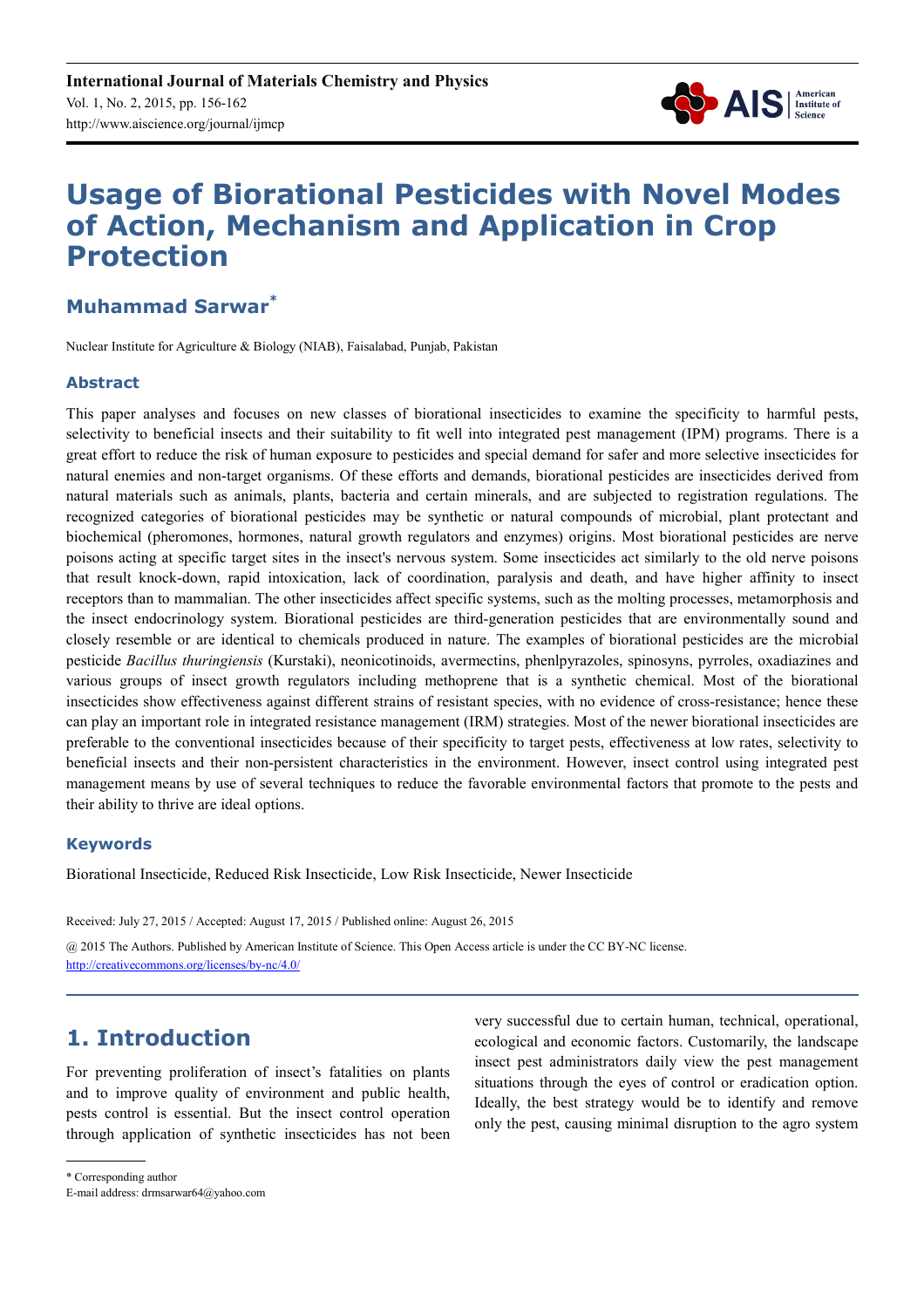(Sarwar et al., 2012; Sarwar, 2013; 2014). Pesticides vary in their toxicity and in their potential to cause undesirable ecological impacts. Until recently, insect pest administrators do not have the necessary tools to achieve this goal, but within the last decade or even within the last few years, many new and exciting products have been emerged or have greatly improved in efficacy (Sarwar, 2015 a; 2015 b; 2015 c). Pest control materials that are relatively non-toxic with only few ecological side-effects are sometimes called 'bio-rational' pesticides, although there is no official definition of this term. Some of biorationals, but not all, qualify for use on organic farms. The major categories of bio-rational pesticides include botanicals, microbials, minerals and synthetic materials. Some of the more commonly used and effective bio-rational pesticides are insect and mite growth regulators, *Bacillus thuringiensis* (Kurstaki), horticultural oils, insecticidal soaps, entomopathogenic nematodes and neem products. The advantage to using biological products is that these are less likely to negatively impact non-target organisms, including peoples (Lacey et al., 2001).

There are several meanings of biorational pesticides in current use, but the general description includes any pesticide of natural origin that has limited or no adverse effects on beneficial organisms or other components of the environment. This description lacks precision; it would exclude synthetic materials such as methoprene, and would have to acknowledge that pests which are a component of the environment. Generally, biorational pesticides are defined as pesticides derived from natural materials as animals, plants, bacteria and certain minerals. The biorational pesticides are placed into the categories of microbial pesticides, plant incorporated protectants and biochemical pesticides. It is important to note that the problem is recognized with the specific definition for biorational pesticides, and a committee is needed to appoint to deal with the issue. Also, these would regard synthetic materials such as methoprene that is a biorational pesticide because it acts in the same manner as a naturally occurring hormone of insects. Biorational pesticides are subjected to the registration, sales, transport, use, storage, and disposal provisions, while classical biological controls including parasites and predators are not subjected to these requirements. Strictly speaking, the use of biorational pesticides is not an alternative to conventional pesticide use; however, they are an alternative to the use of conventional pesticides such as organophosphates, carbamates and pyrethroids (Horowitz et al., 2009).

An active ingredient or formulation of biorational pesticides that effectively controls pests is derived from biological or has natural origins. According to Hara (2000), biorational or 'reduced risk' insecticides are synthetic or natural compounds that effectively control insect pests, but have low toxicity to non-target organisms such as humans, animals, natural enemies and the environment. Consequently, new types of insecticides have been developed by the agrochemical companies. Although these are mostly synthetic, yet they are more selective than conventional insecticides, hence safer and fit well into integrated pest management (IPM) programs (Casida and Quistad, 1998).

# **2. Use of Biorational Insecticides**

Biorational insecticides give better control than conventional insecticides, not usually better sometimes equal; have broader spectrum of activity, usually a narrower spectrum of activity; are cheaper, usually more expensive; less toxic to workers or consumers; usually true to type, safer for the environment and for beneficial insects; and required for certified organic production surroundings. Biorational insecticides may be applied shortly before harvest without leaving excessive residues, are less persistence in environment and have reduced risks to non-target organisms. These act very quickly to stop feeding by pest insects, they may not cause death for hours or days, but they often cause immediate paralysis or cessation of pests feeding. Most biorational insecticides may have low to moderate mammalian toxicity. In the field, their rapid degradation and action as stomach poisons make them more selective in some instances for plant-feeding pest insects and less harmful to beneficial insects. Many biorational are not phytotoxic (toxic to plants), however, it is always best to test a new product on few plants first before applying on a large scale (Rajput et al., 2003; Khan et al., 2010; Ahmad et al., 2011; Sarwar, 2012).

# **3. Categories of Biorational Pesticides**

Biorational pesticides come in many different formulations due to variations in the active ingredient's solubility, ability to control the pest and ease of handling and transport.

### **3.1. Biochemical Pest Control Agents**

Biochemical pest regulator mediators comprise four common naturally well-designed classes that are designated underneath:-

### **3.1.1. Semiochemicals**

These are chemicals released by plants or animals that amend the activities of receptors in organisms of alike or diverse kinds. They comprise pheromones, allomones, and kairomones. Pheromones are elements produced by an individual of one species that change the performances of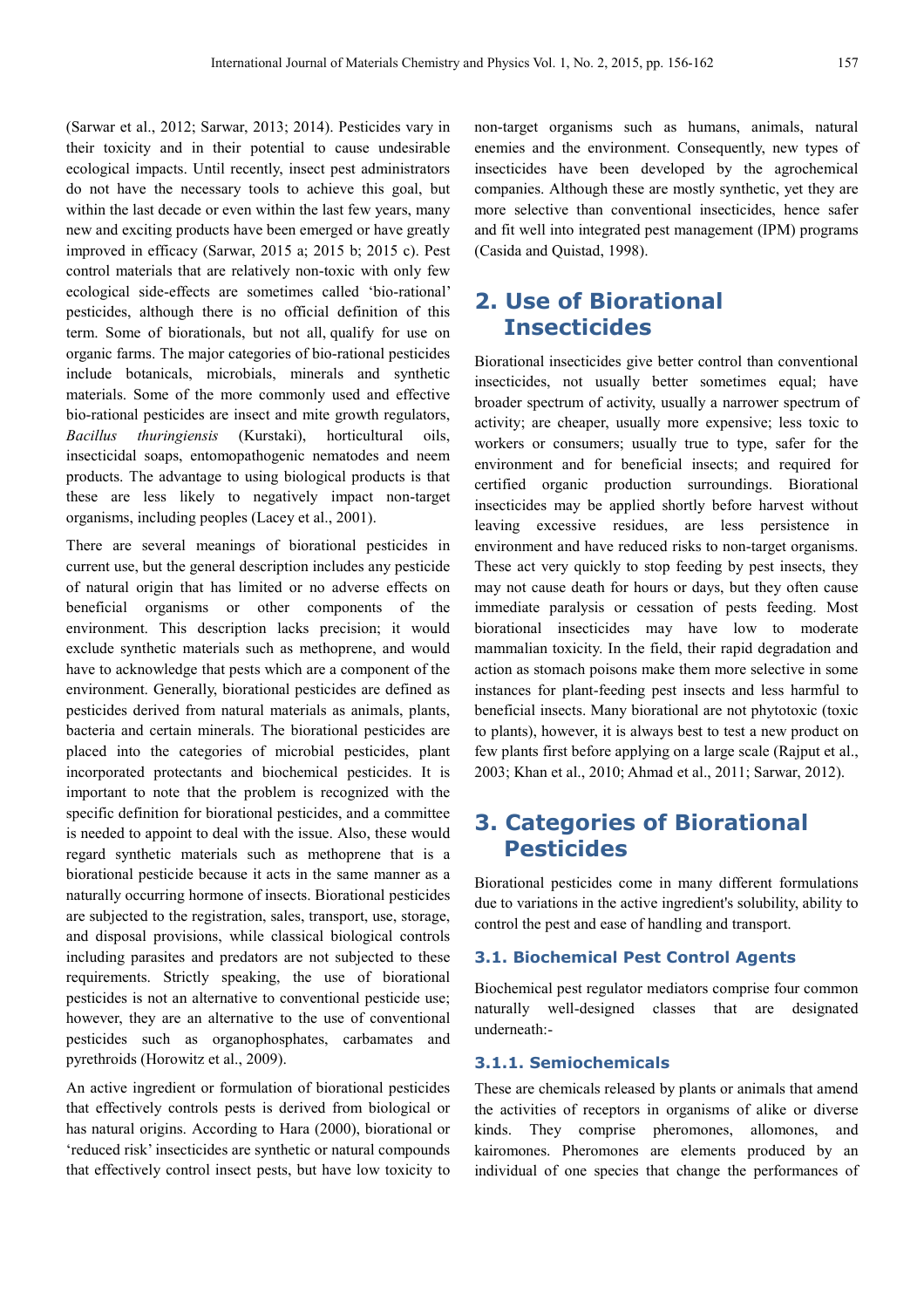others inside the identical species. Allomones are substances secreted by one species which alter the behaviour of a dissimilar type to the advantageous of the emitting species. Kairomones are compounds discharged by one species that change the behaviour of a different species to the advantageous of the receptor species.

### **3.1.2. Hormones**

These are biological mediators manufactured in one portion of a creature and translocated to another part where they have controlling, behavioral, or regulating influences.

### **3.1.3. Natural Plant Regulators**

These are compounds created by plants which have poisonous, inhibitory, stimulatory, or other amending influences on the similar or other species of plants. More or less of these chemicals are called plant hormones or phytohormones.

### **3.1.4. Enzymes**

In this respect, enzymes are protein molecules that are the tools for manifestation for gene action and which catalyze biochemical reactions.

### **3.2. Plant Incorporated Protectants**

Phytochemicals are botanicals which are naturally occurring insecticides obtained from floral resources. Bioactive compounds from the plant kingdom are easily biodegradable and have no ill-effects on non-target organisms. Several groups of phytochemicals such as alkaloids, steroids, terpenoids, essential oils and phenolics from different plants have been reported previously for their insecticidal activities (Canyonb et al., 2005).

### **3.3. Microbial Pest Control Agents**

Microbial insecticides are products containing microorganisms or their by-products, which result in insect diseases. These biorational pesticides include (but are not limited to) bacteria, fungi, viruses and protozoans. The guidelines apply to all microbial pest control agents used as pesticides, including not only those that are naturally occurring, but also the improved strains. Pest control organisms such as insect predators, nematodes and microscopic parasites are not considered biorational pesticides, and are exempted from the requirements of these guidelines. Like botanical insecticides, they are of natural origin and have similar advantages and disadvantages. However, unlike botanicals, microbials have no effect on mammals. In fact, any given microbial will kill only a very limited group of insects (White and Johnson, 2010; 2012). The types of microbial insecticides are:-

### **3.3.1.** *Beauveria bassiana*

Strains of this soil fungus attack a wide range of insects. Commercial formulations are labelled for control of many soft bodied sap feeders (e.g., aphids, whiteflies and mealybugs) as well as orthopterans (grasshoppers, locusts and mormon crickets).

### **3.3.2.** *Bacillus thuringiensis* **(B. t.)**

This is probably the most common microbial 'active ingredient'. This organism is incorporated into several products, most of which are used to control caterpillar pests. Specific strains of *B. t.* have been selected for their ability to control mosquitos, black flies and other organisms. For example *B. t.* strains 'kurstaki', 'berliner' and 'aizawai' are used for controlling larvae of many lepidoptera pests, while *B. t.* 'tenebrionis' is used against larvae of Colorado potato beetle, and *B. t.* 'israelensis' is used to control mosquito larvae. Be sure that the product chosen is labelled to control the pest the growers are targeting. Additionally, while some crops have been modified to express the insecticidal protein produced by *B. thuringiensis* these genetically altered plants are not considered in this publication.

### **3.3.3.** *Bacillus popilliae* **or** *B. lentimorbus*

These microbes too, are formulated into several different products and they are used to control the larval stage (white grub) of Japanese beetle.

### **3.3.4.** *Nosema locustae*

This microscopic protozoan is used in several products to control grasshoppers.

Because of the very selective nature of microbial insecticides, users must know what pest they have and read the label of the selected products to ensure a proper selection. In addition to using commercial products, it is often possible to collect diseased insects in the field. By grinding and spreading this 'disease', anyone may be able to produce his own insecticide.

# **4. Mode of Action of Biorational Pesticides**

These compounds have achieved several currently desired goals of pest managers and the greater public demands. These are very selective, targeting just the pest, usually do not persist in the environment, much safer to handle and apply when compared to most chemical pesticides, and tend to preserve beneficial organisms. The most of the biorational insecticides have diverse modes of action, show effectiveness against different strains of resistant species, with no evidence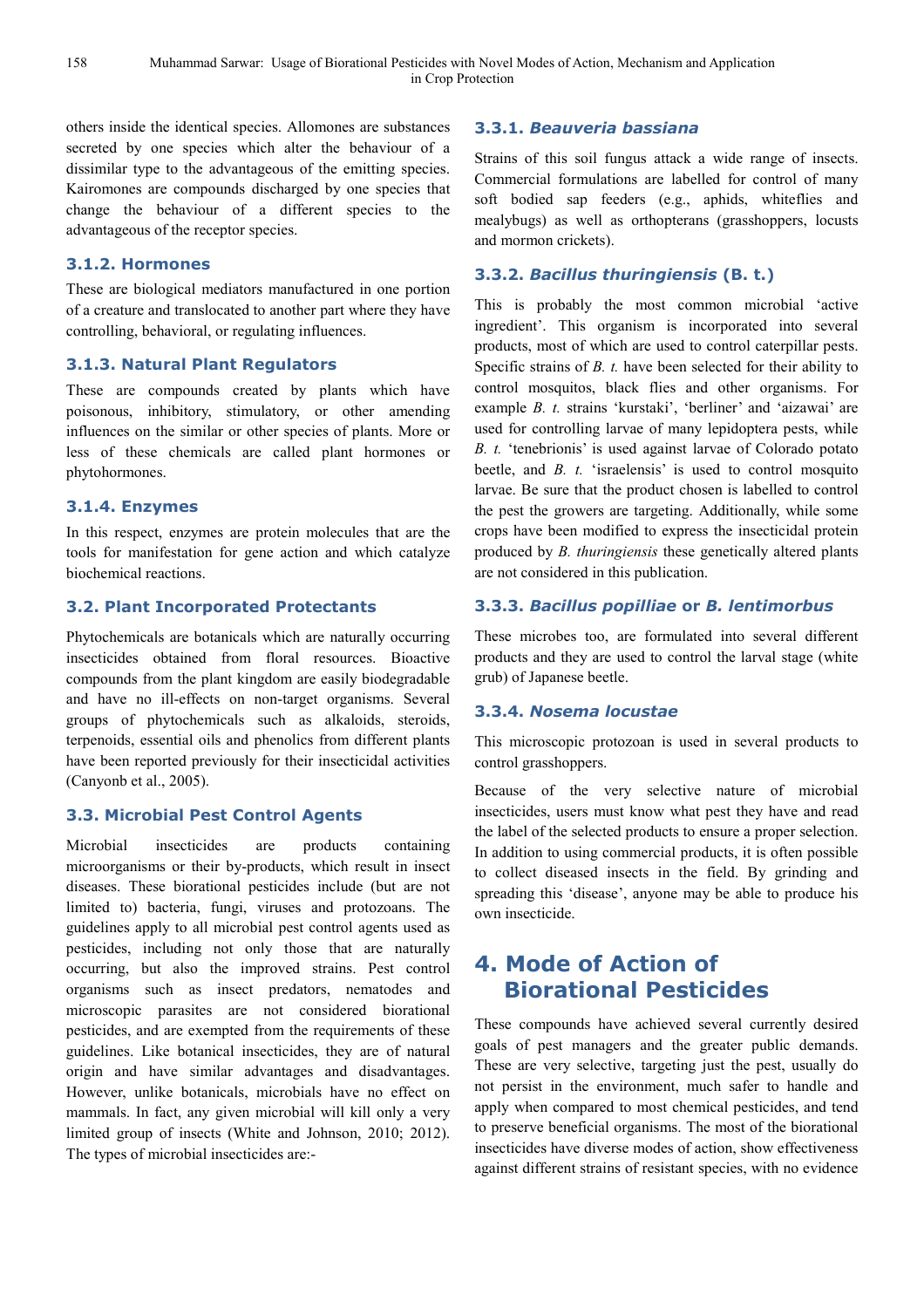of cross-resistance, has assisted in managing resistance to insect pests and they can play an important role in IRM strategies (Denholm et al., 1998). Most biorational pesticides are nerve poisons acting at specific target sites in the insect's nervous system. Some insecticides act similarly to the old nerve poisons that result knocking-down, rapid intoxication, lack of coordination, paralysis and death, and have higher affinity to insect receptors than to mammalian. The other insecticides affect specific systems, such as the molting processes, metamorphosis and the insect endocrinology system. All the biorational or low risk insecticides have relatively low detrimental effect on the environment and its inhabitants, and have little or no adverse consequence for non-target organisms, thus rendering them among important components in IPM program (Horowitz and Isaaca, 2004).

## **5. Scope of Biorational Pesticides**

Efforts have been made to find biorational insecticides with novel modes of action and have no cross-resistance with the old insecticides. Biorational pesticides are a distinct group, inherently different from conventional pesticides. They are comprised of two major categories, the biochemical pest control agents (e.g., pheromones, hormones, natural plant growth regulators and enzymes) and the microbial pest control agents (e.g., microorganisms). Pesticides to be included in these categories must be naturally occurring, or if man synthesizes the chemical, and then it must be structurally identical to a naturally occurring chemical. Minor differences between the stereochemical isomer ratios (found in the naturally occurring compound compared to the synthetic compound) will normally not rule out a chemical being classified as a biorational unless an isomer is found to have significantly different toxicological properties from those of another isomer. Thus, application of active toxic biorational agents as an alternative control strategy results in an urge to look for environment friendly, biodegradable and easily available at affordable prices products for pests control.

# **6. Regulations of Biorational Pesticides**

The philosophy and approach to the regulations of biorational pesticides shall require registrants to obtain clearance from the experts committee prior to the registration of the products. In regulating biorational pesticides, it shall be recognized that these kinds of pesticides are inherently different from conventional pesticides and will take due consideration that many classes of biorational control agents might pose lower potential risks than conventional pesticides. The most important inherent difference between biorational pesticides and conventional pesticides are target species specificity, generally non-toxic mode of action and natural occurrence of the biorational agents. These factors provide the basis for the expectation that many classes of biorational pest control agents pose a lower potential hazard than conventional pesticides and support the approach to testing needed for the registration of manufacturing product. Thus, the Environmental Protection Act in various states has framed a number of rules and regulations to check the application of chemical control agents in nature (Khanal, 2009).

### **6.1. Approach to Testing**

To meet the intent of the above policy, the succeeding elements comprise the approach taken and factors often associated with biorational pest control agents or their use that significantly limit the agent's potential for human and other non-target organism exposures or hazardous. An application for registration shall contain the information on each ingredient, which is listed in the confidential statement of formula. Each biochemical including microbial toxins, shall be identified by the chemical name, structural formula, empirical formula, potency or other appropriate expression of biological activity or percentage by weight, the genus and species names of the organism from which the biochemical is separated or with which it is commonly associated, specificity or host range of the biochemical activity and mode of action. With respect to mode of action of the biochemical, the applicant should discuss any potential hazard to man, the environment, or non-target species. Other information needed include percentage composition (by weight) of each ingredient, whether the ingredient is an active ingredient, intentionally added or an impurity, the product name, the trade name and the common name, experimental or internal code number, the empirical formula, the molecular weight or the molecular weight range, and structural formula if it can be determined.

### **6.2. Manufacturing Process**

Each product registration application shall be supported by an accurate and current description of the process used to manufacture or formulate the product. The description containing the information on basic manufacturing process for each biochemical derived from biological sources, the starting material, steps taken on both chemical and biological to ensure the integrity of the starting material and to limit the extraneous contamination in the unformulated biochemical shall be given due consideration. The procedures by which the manufacturer established the identity and purity of the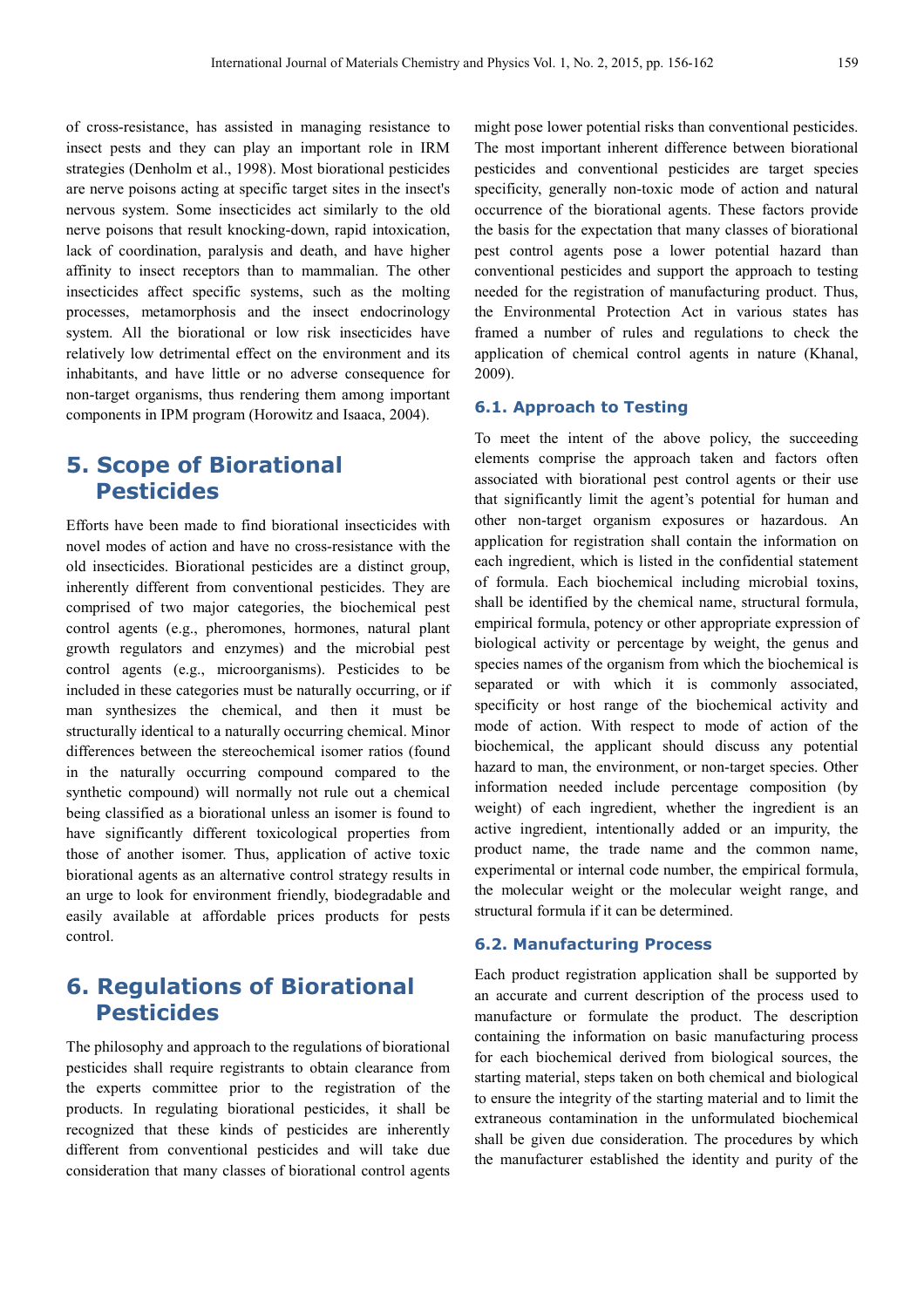seed stock from which the unformulated biochemical is produced shall be described, and the quality control methods and the techniques used to ensure a uniform or standardized product shall be reported. Information concerning analytical methods to verify certified limits is required to support the registration of each manufacturing use and end use product. There must be assurance, however, that the methods used and the data submitted are capable of demonstrating that the biorational pesticide used in the field is the same as that is submitted for registration. Each application for registration of a microbial pest control agent shall contain the product name and trade name if different, and the company code number may be given.

### **6.3. Information on Ingredients**

Information on ingredients is required for the identification of bacteria, protozoa, viruses, or fungi in the product. This can comprise taxonomic position, serotype and strain, or any other appropriate designation. The precise test procedures and criteria used for identification i.e., the morphological, biochemical, analytical, physical, chemical, serological, or other identification means and the results of such tests should be provided. Further information needed is the natural occurrence of the organism, its relationship to other species (particularly those that are pathogenic), its history and a description of any unusual morphological, biochemical, or resistance characteristics of the organism if such characteristics are different from the classic description of the organism.

### **6.4. Toxicology Concerns**

Biorational pesticides affect pest populations by controlling physiological processes, altering behavior, competing for space and nutrients, parasitizing and paralyzing the pest, or by replicating in an ineffective process to cause disease so that the pest is destroyed. The testing for registration of the product and the kinds of data developed must be sufficient to allow scientific experts to assess the potential hazards associated with the use of biorational pesticides. The major concerns with respect to toxicology are infectivity that is the potential for the microorganism to survive and replicate in a human host. Related concerns include persistence, invasiveness, colonization and other host-parasite interactions. Virulence-toxicity is the potential for direct injury at the cellular, tissue, or organ level. Other concerns included are the long-term effects associated with oncogenicity, carcinogenicity and teratogenicity. Hypersensitivity is an immune response leading to an abnormal sensitivity. Serious reactions include allergies and anaphylaxis. These concerns must be addressed in terms of the potential impact of these agents on the population as a

whole particularly on those persons with altered defenses who might encounter these agents, and who represent a subpopulation at higher risk. At present, viruses are of particular concern because they generally exhibit a greater incidence of genetic change than other living forms. Because this field is new, many problems related to toxicology and hazard evaluation would undoubtedly be encountered. It is recognized that for some biorational pesticides, there are no well-recognized and standard test methods for assessing the toxicological hazards to mammals. When problems arise, the registrant is urged to discuss the matter, so that alternative methods and protocols can be considered prior to the actual conduct of the tests.

Testing of biochemical agents for possible effects on humans and domestic animals is performed in a tier sequence. The potential for adverse effects can be ascertained by acute toxicity, irritation and hypersensitivity tests, short-term mutagenicity tests and by cellular immune response studies. When detrimental effects are found in the first tier of tests, additional studies at the tier II and III levels shall be required. The testing of microbial agents for possible effects on humans and domestic animals is also performed in a tier sequence. These tests consist of acute toxicity/ infectivity studies, cellular immune response studies, irritation, hypersensitivity, virulence enhancement, tissue culture, teratogenicity, mutagenicity, sub-chronic and chronic studies. Not all studies taken pertain to each organism at each tier.

### **6.5. Residue Analysis**

The full set of residue chemistry guidelines for conventional pesticides may not always be applicable to biochemical pest control agents for the reason that biochemical agents occur naturally in the environment or are identical to naturally occurring biochemicals and have properties similar to their natural counterparts. Many biochemical agents are used at very low application rates (i.e., < 50 g active ingredient or less per hectare) and past experience indicates that biochemicals are relatively non-toxic. Consequently, the resulting residues of biochemicals in food or feed would be very low and the potential for adverse effects would be correspondingly low. Thus, it is expected that significant human dietary exposure will generally not occur from the use of biochemicals.

As with a biochemical agent, the use of a microbial agent on food, feed, or raw agricultural commodities requires that a tolerance, or an exemption from the requirement for a tolerance, be established. Certain environmental conditions such as high sunlight intensity, heavy rainfall, strong wind, low humidity and high temperature often greatly reduce the viability of the agent, and therefore, the residues of living organisms are apt to be small or relatively insignificant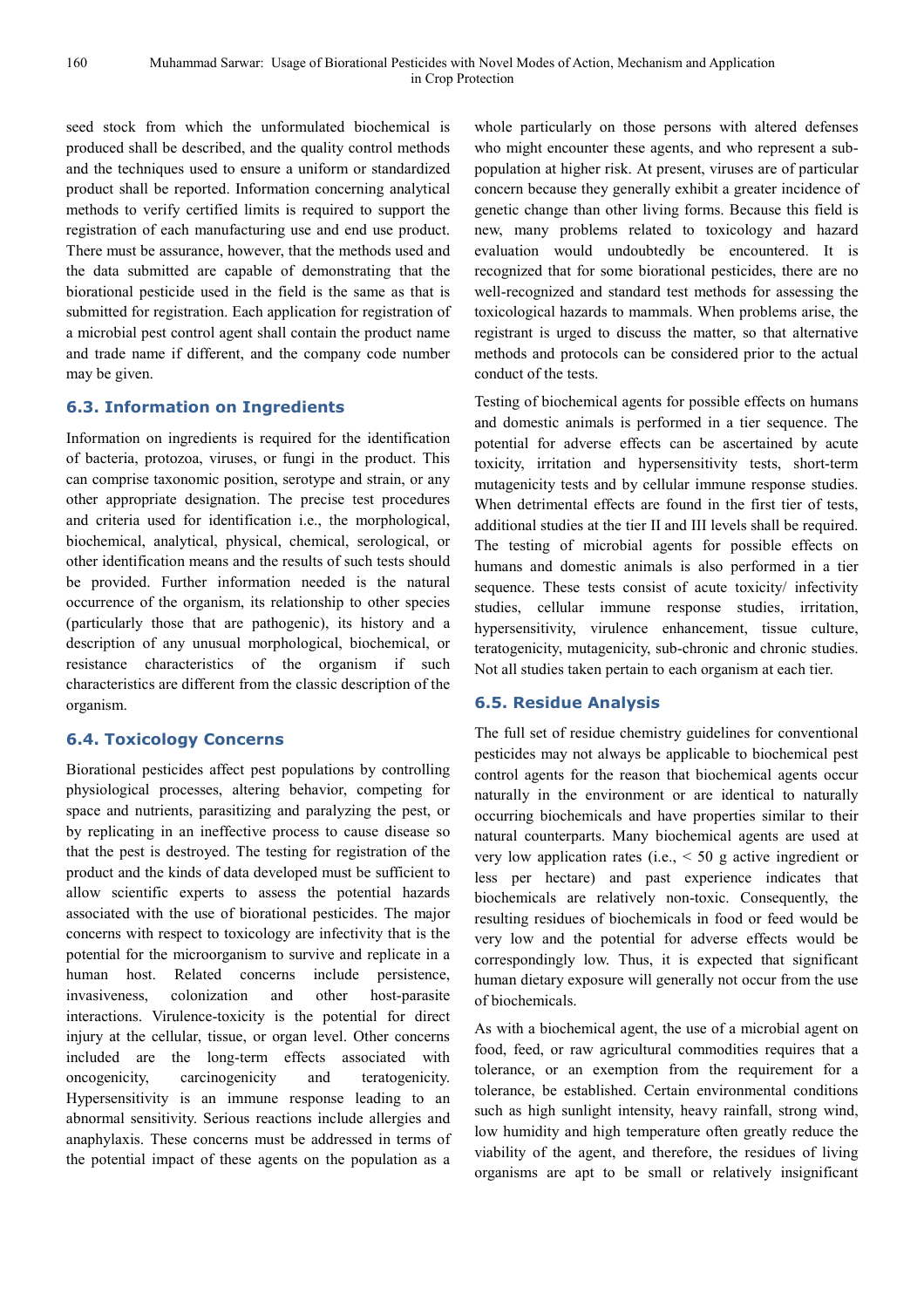shortly after application. The purpose of non-target organism testing is to generate data necessary to assess potential hazard of biorational pesticides to terrestrial wildlife, aquatic animals, plants and beneficial insects.

### **6.6. Environmental Fate and Expression**

The term environmental fate pertains to biochemical pest control agents, whereas, the term environmental expression pertains to microbial pest control agents. The purpose of environmental fate testing is to generate the data necessary to estimate the concentration of a biochemical pesticide and its degradates occurring in or on various media (i.e., soil, water, air) at intervals after pesticide application. Generally, these data would be submitted if adverse effects are observed in tier I environmental effect tests or if the biochemical is applied directly to water.

### **6.7. Product Performance Data Requirements**

Efficacy data generally will be required only for products intended to control microorganisms infectious to man in any area (inanimate surface) where these microorganisms may present a health hazard, and uses of agents intended for control of fungal organisms that produce aflatoxins. Data on phytotoxicity to the target site i.e., crops or other desirable plants are considered a part of an efficacy evaluation and are desired.

### **6.8. Specific Provisions**

The succeeding provisions apply to all biorational pesticides regardless of whether product performance data are or are not waived in accordance with the foregoing policy statement. The available information on host spectrum, the time required for achieving the desirable level of pest control or other product performance standard and the minimum effective dosage necessary to achieve the desirable level of pest control or other product performance shall be reported.

#### **6.9. Product Performance or Efficiency Data**

In general, efficacy data shall be required to support the issuance of an experimental use permit, and the extensions, renewals and amendments summaries of product performance data collected under an experimental use permit may be needed on a case-to-case basis for the purpose of making future decisions,

### **6.10. Product Label Guidelines**

Public awareness about the unique qualities inherent in biorational pesticides is an integral element to the successful promotion of these agents for practical use. One of the more obvious vehicles available for reaching to the public is pesticide labelling. While biochemical agents are viewed essentially the same as conventional chemical pesticides with respect to label requirements, the labelling for microbial agents differs principally with respect to the ingredient statement. Also, current labelling guidelines prohibit claims as to the safety of a pesticide or its ingredients, including statements such as safe, non-poisonous, non-injurious, harmless, or non-toxic to humans or pets. This could be amended for biorational pesticides to allow claims as to lack of adverse effect on beneficial agents critical to IPM and crop production systems when supported by appropriate data. The lower degree risk inherent in biorational pesticides shall be discernible through the label signal words and the relative reduction of precautionary statements.

### **7. Promoting of Biorational Pesticides**

Consistent with the mandate to protect public health and the environment, it is currently pursuing and promoting the development and use of biological and biologically derived control agents. It has been recognized that biorational pesticides are inherently different from conventional pesticides and that the fundamentally different modes of action of biorationals and the consequent lower risks of adverse effects from their use must be taken into account. Embracing this policy, the guidelines sought to reduce the burden of extensive data generation by the introduction of the tier testing concept. This departure from standard procedures is intended to function as a catalyst for development of additional innovative control agents consistent with the promotion of Integrated Pest Management (IPM) and the safe and effective use of chemical, biological and alternative methods to combat and control pests (Zalom et al., 2001; Workman et al., 2002).

### **8. Conclusion**

As with any pesticide, it is important to choose an insecticide that fits the situation in which it is used. These products vary in their toxicity to nontarget organisms such as fishes, bees and natural enemies as well as their effectiveness at controlling specific insect pests. If used improperly, insecticides can harm peoples and the environment, so do not make the mistake of choosing that products. There have been efforts to develop biorational insecticides with selective properties to act on biochemical sites present only in the target arthropods and not in non-target organisms. The newer insecticides are not immune to evolution of resistance in the insect pests, and since their registration, several cases of resistance to those insecticides have been reported, but the